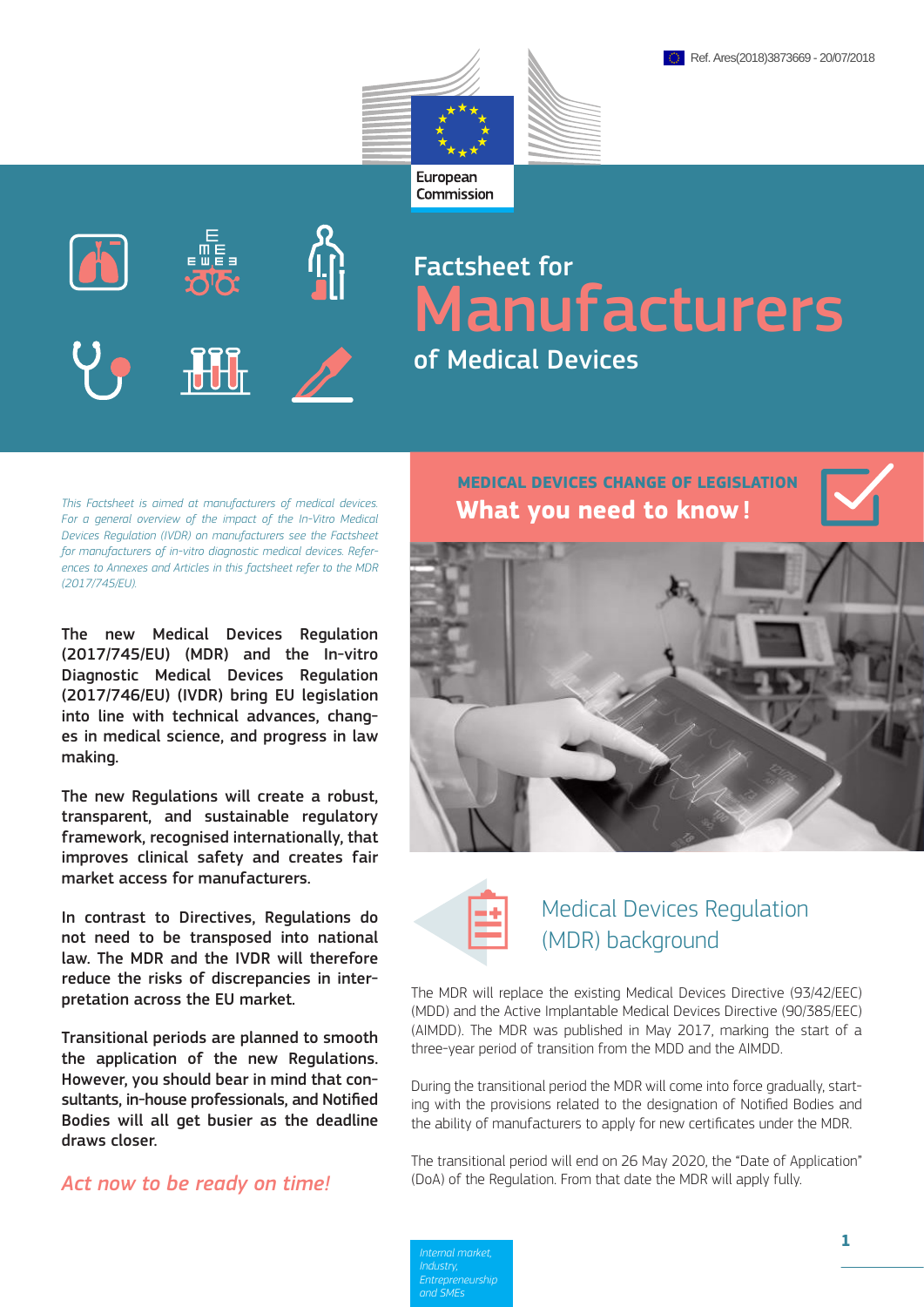To avoid market disruption and allow a smooth transition from the Directives to the Regulation, several transitional provisions are in place (Article 120). Some devices with certificates issued under the Directives (AIMDD/MDD certificates) may continue to be placed on the market until 27 May 2024<sup>1</sup>, and made available until 27 May 2025 $^2$ .

During the transition phase, products certified under the Directives and products certified under the Regulation will coexist on the market. Both will have equal status under the law, and no discrimination in public tenders may take place.



In terms of their impacts on manufacturers and products, the Directives and the MDR largely share the same basic regulatory requirements. No existing requirements have been removed, but the MDR adds new requirements.

Compared to the current Directives, the MDR places more emphasis on a life-cycle approach to safety, backed up by clinical data.

The MDR brings more stringent requirements for the designation of Notified Bodies, with increased control and monitoring by the national competent authorities and the Commission.

The MDR reclassifies certain devices and has a wider scope. For instance, the MDR explicitly covers all devices for cleaning, sterilising or disinfecting other medical devices (Article 2.1); reprocessed single-use medical devices (Article 17)<sup>3</sup>; and certain devices with no intended medical purpose (Annex XVI).

The MDR also covers internet sales of medical devices and medical devices used for diagnostic or therapeutic services offered at a distance (Article 6).

The MDR introduces a clinical evaluation consultation procedure for some Class IIb devices and for implantable Class III devices by an independent expert panel (Article 54).

A new Unique Device Identification system (Article 27) will significantly enhance the traceability and the effectiveness of post-market safety-related activities.

The MDR will also provide increased transparency, with information on devices and studies being made public. The new European Database for Medical Devices – Eudamed – will play a central role in making data available and increasing both the quantity and quality of data (Article 33).



# What does this mean in practice?

### **Scope (Article 1)**

The scope of the MDR has broadened, so as a manufacturer you must check your product portfolios to find out whether more of your devices fall within the scope of the Regulation compared to the Directives. Pay attention to products listed in Annex XVI, which will be covered by the Regulation once the respective Implementing Regulation setting out common specifications has been adopted. The list of products excluded from the scope can be found in paragraph 6. Some products that combined a medical device and an in-vitro diagnostic device or a medicinal product follow specific rules (see paragraphs 7, 8, 9).

It is now explicit that devices and services sold online fall under the scope of this Regulation (Article 6).

# **Definitions (Article 2)**

The definition of a medical device has been slightly modified and there are more definitions of terms in the Regulation than in the Directives, in order to ensure a common understanding at EU level. Examples include: Unique Device Identifier (Definition 15), clinical data (Definition 48), clinical evidence (Definition 51), and serious incident (Definition 65).

### **Obligations of manufacturers**

The obligations of the different actors and their relations are now clearly stated in the Regulation.

According to Article 10, manufacturers shall have systems for risk management (paragraph 2) and quality management (paragraph 9); conduct clinical evaluations (paragraph 3); compile technical documentation (paragraph 4); and apply a conformity assessment procedure (paragraph 6). Manufacturers are also responsible for their devices once they are on the market (paragraphs 12, 13, 14). They must have systems in place to cover their financial responsibility for harm caused by defective devices (paragraph 16).

Every manufacturer shall have a named person responsible for regulatory compliance (Article 15).

Manufacturers of some implantable devices will have to provide an implant card for the patient (Article 18).

Once they have completed all these obligations, manufacturers shall draw up a declaration of conformity (Article 19) and apply CE marking to their devices (Article 20).

Manufacturers outside the EU/EEA shall have a contract with an authorised representative inside the EU/EEA<sup>4</sup> (Article 11).

2 For definition see Article 2 paragraph 27

4 EEA: European Economic Area

<sup>1</sup> For definition see Article 2 paragraph 282

<sup>3</sup> Reprocessing and further use of single-use devices may only take place where permitted by national law and only in accordance with this Article.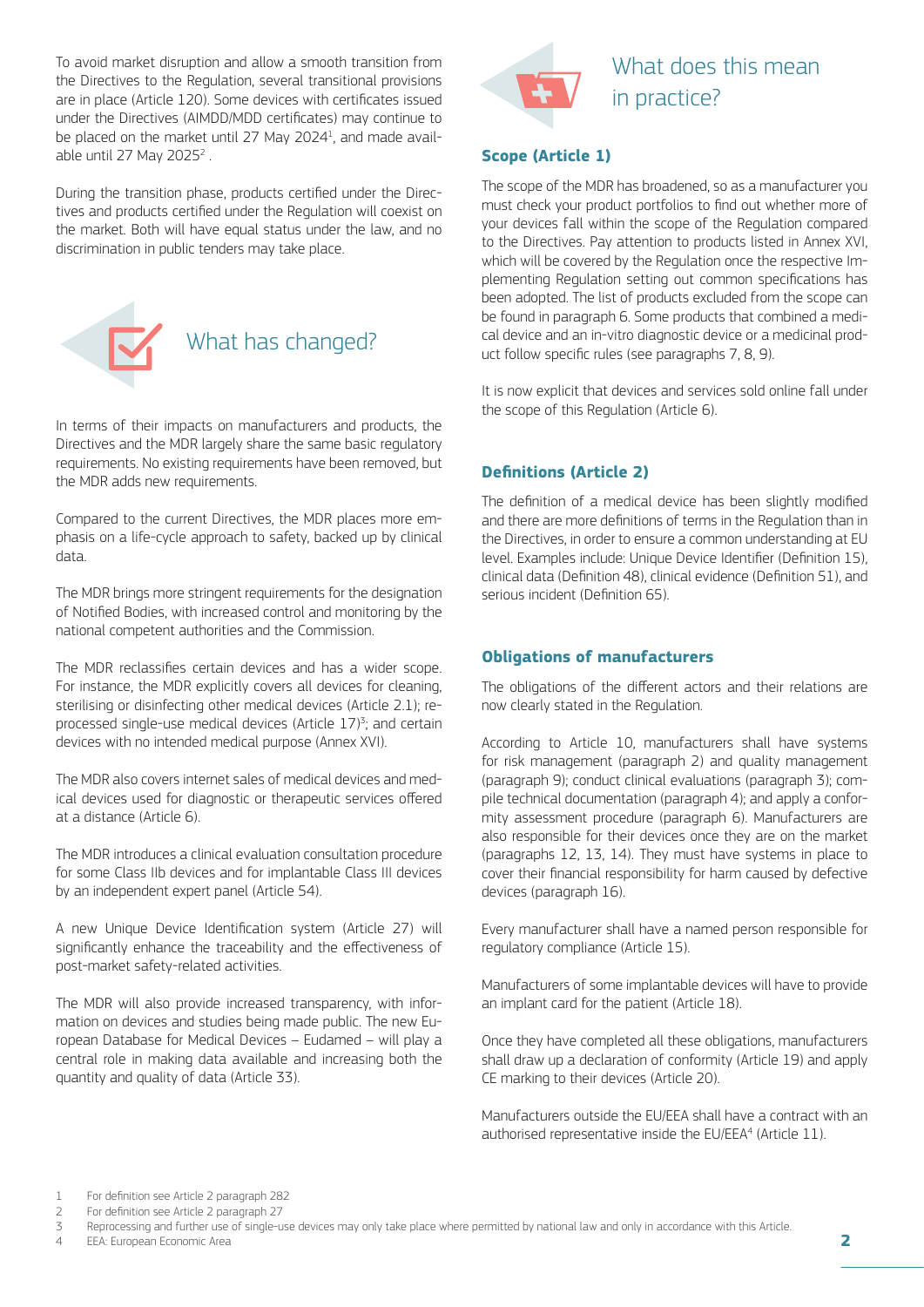The obligations of authorised representatives (Article 11), importers (Article 13) and distributors (Article 14) are also clearly described.

### **Risk classes of devices**

As a manufacturer you must check your portfolio of products to determine whether some of your devices will be reclassified or will need to be scrutinised by a Notified Body. Determining the risk class of a medical device is essential in specifying the steps required for CE marking (Article 51), especially in terms of the choice of conformity assessment procedure and clinical requirements.

The MDR sets out 22 rules for determining risk classes (Annex VIII), compared to 18 rules under the Directive. You should pay special attention to rules regarding: invasive devices, surgically invasive devices and implantable devices (Section 5: Rules 5 to 8); active devices (Section 6: Rules 9 to 13, for example, software now falls under Rule 11); devices utilising tissues and cells (Rule 18); devices incorporating nanomaterials (Rule 19); and devices composed of substances (Rule 21).

### **Notified Bodies (Chapter IV)**

Notified Bodies have to be designated under the new Regulation. They will be required to meet more stringent criteria, particularly in terms of clinical competence. Notified Bodies can apply to be designated from 26 November 2017. The process of designation, which might take 12 months or more, involves assessors from different national and European authorities. This means that the first Notified Bodies designated under the new Regulation might be available by the end of 2018.

The database of Notified Bodies (NANDO) can be found *[here](http://ec.europa.eu/growth/tools-databases/nando/)*.

#### *[http://ec.europa.eu/growth/tools-databases/nando/](http://ec.europa.eu/growth/tools-databases/nando)*

As a manufacturer you must verify whether your Notified Body will be designated under the new Regulation and whether the scope of its designation will cover all your products. You must also start working with your Notified Body to plan the timing of certification for your product portfolio, taking into account the availability of your Notified Body, the need for additional data on devices and the transitional provisions in the new Regulation.

### **Device identification**

A system of unique device identifiers (UDIs) will enhance the identification (Article 27) and traceability (Article 25) of MDs. This is a completely new feature of the Regulation.

Each MD – and as applicable, each package – will have a UDI composed of two parts: a device identifier (UDI-DI) specific to a device, and a production identifier (UDI-PI) to identify the unit producing the device.

Manufacturers are responsible for entering the necessary data on the European database (Eudamed), which includes the UDI database, and for keeping it up to date.

### **Conformity assessment (Chapter V Section 2)**

The assessment of the conformity of a device for CE marking varies according to the risk class and specific features of certain devices (Article 52). The intervention of a Notified Body is needed for all Class IIa, IIb and III devices, as well as some specific Class I devices (see paragraphs  $7a^5$ ,  $b^6$ , and  $c^7$ ). The different routes of assessment according to the class of the device are described in Article 52 and the Annexes IX, X, XI. In some cases manufacturers have some choice regarding the conformity assessment route.

For certain Class III and Class IIb devices there is a new clinical evaluation consultation procedure to be carried out by an independent expert panel, based on the clinical evaluation assessment report of the Notified Body (Article 54).

Annex I specifies the general safety and performance requirements, while Annexes II and III specify the makeup of the technical documentation.

The scope of the Quality Management System (Article 10 paragraph 9) now includes clinical evaluation and post-marketing clinical follow-up (PMCF). A clinical evaluation plan must precede the clinical evaluation itself (Annex XIV, Part A).

Common specifications defining additional requirements may be put in place for certain devices (Article 9).

#### **Clinical requirements (Chapter VI)**

The new Regulation reinforces the requirements for clinical evaluation (Article 61), introducing some of the biggest changes compared to the previous regime.

As under the Directives, it includes the collection of clinical data already available in the literature as well as the setting up of any necessary clinical investigations. The concept of equivalence with other devices for which clinical data already exists can still be used, but only in a limited number of situations, and the new rules are tighter (Article 61 paragraphs 4, 5, 6).

Article 62 and Annex XV set out the new and more precise requirements for clinical investigations. With only certain exceptions, implantable and Class III medical devices must now go through clinical investigations.

For all Class III devices, and for Class IIb devices intended to administer a medicinal product (or remove it from the body), the manufacturer has the option to consult a group of European experts to obtain an upstream review of its intended clinical development strategy (Article 61 paragraph 2).

<sup>5</sup> "Devices placed on the market in sterile condition, to the aspects relating to establishing, securing and maintaining sterile conditions".

<sup>6</sup> "Devices with a measuring function, to the aspects relating to the conformity of the devices with the metrological requirements".

<sup>7</sup> "Reusable surgical instruments, to the aspects relating to the reuse of the device, in particular cleaning, disinfection, sterilization, maintenance and functional testing and the related instructions for use".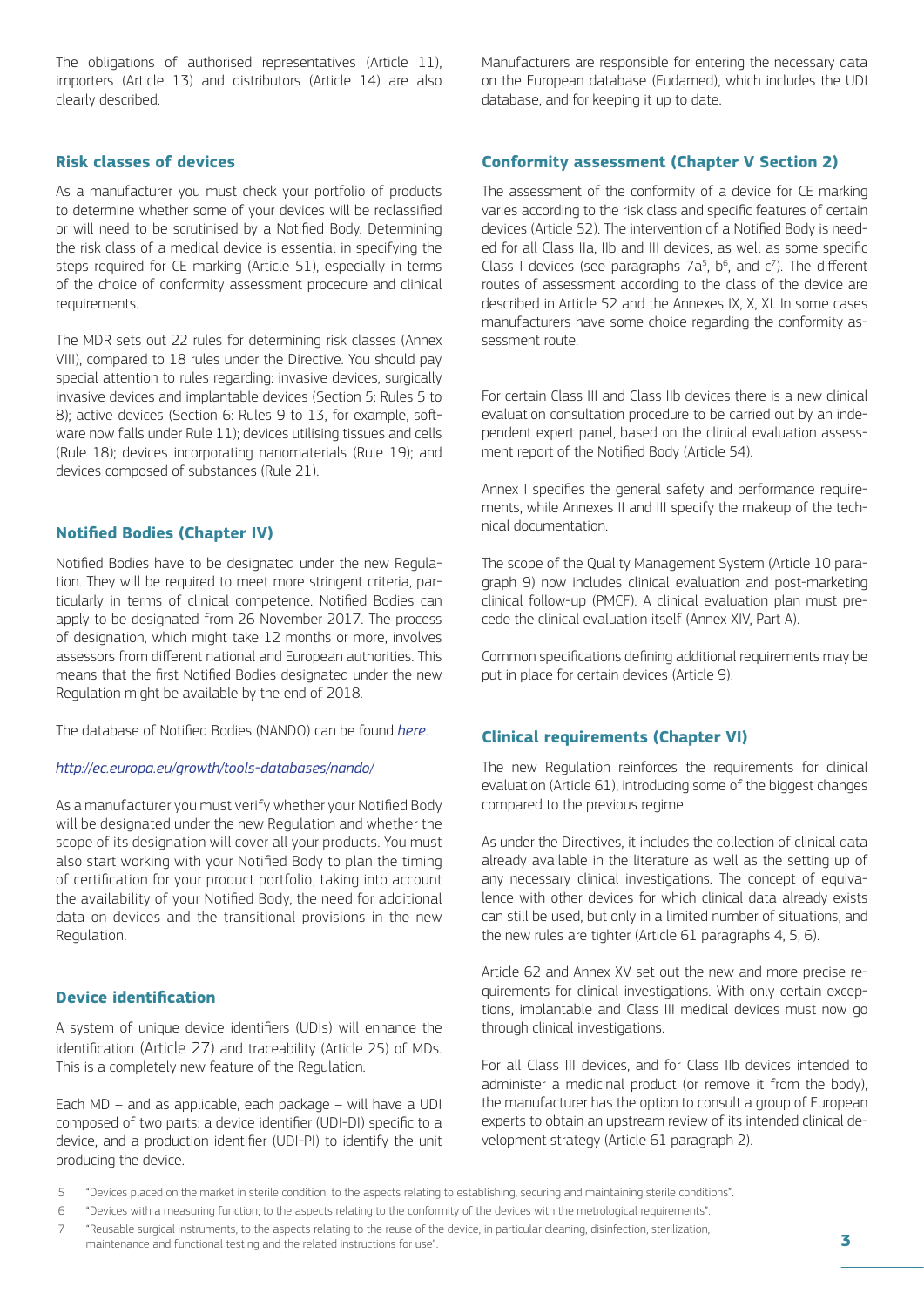# **Summary of safety and clinical performance (Article 32)**

For Class III and implantable devices, manufacturers shall draw up a summary of their safety and clinical performance in a form that intended users (and patients, if relevant) can understand. This summary will form part of the technical documentation sent to the Notified Body



# Frequently asked questions

Below you can find an extract from the FAQs of the Competent Authorities for Medical Devices. For a complete list, see:

*[http://www.camd-europe.eu/sites/default/files/media/docu](https://www.camd-europe.eu/sites/default/files/media/documents/FAQ_MDR_180117_V1.0.pdf)[ments/FAQ\\_MDR\\_180117\\_V1.0.pdf.](https://www.camd-europe.eu/sites/default/files/media/documents/FAQ_MDR_180117_V1.0.pdf)*



# Timing your transition to the new Regulation

As a manufacturer, the timing of your transition to the MDR is up to you.

From 26 May 2020, all new certificates will have to be delivered according to the Regulation. The certificates delivered under the Directives can be valid until their date of validity for a maximum of four years (27 May 2024<sup>8</sup> at the latest). However, in the latter case, the requirements of the new Regulation relating to post-market surveillance, market surveillance, vigilance, and the registration of economic operators and devices shall apply from the Date of Application (Article 120 paragraph 3).

Class I devices (other than those that have a valid certificate under the Directive) will have to conform to the new Regulation from 26 May 2020.

Class I (except sterile devices, devices with a measuring function and reusable surgical instruments) and Class IIa might be easiest to start with. Classes IIb and III will be more challenging because of the more stringent requirements for clinical data.

As a manufacturer, you can start now by making sure that:

- **1.** all your products are classified appropriately;
- **2.** all product documentation and evidence of compliance will be available in a timely fashion and conforms with the MDR; and
- **3.** you have the necessary systems in place to handle clinical evaluation, quality management, post-market surveillance, and liability for defective devices.

### **More information**

For more information on any of the above topics, please refer to the *Medical Devices section* on the DG GROW website.

*https://ec.europa.eu/growth/sectors/medical-devices\_en*

# **When does the Medical Devices Regulation (MDR) apply?**

The MDR (EU) 2017/745 will apply from 26 May 2020 – the "Date of Application" (DoA).

Some provisions of the MDR will come into force earlier (e.g. regarding Notified Bodies and the Medical Device Coordination Group). Some will apply later (e.g. regarding UDI labelling).

### **When do the existing Directive cease to apply?**

In general, Directives 90/385/EEC and 93/42/EEC will be repealed on 26 May 2020 (the DoA). However, there are some exceptions, such as:

- **•** for the continued marketing of devices that comply with the Directives (see below); and
- **•** to serve as a backup in case Eudamed is not fully functional by the DoA.

#### **What is the applicable legislation up to 26 May 2020?**

Until the Date of Application, the laws and regulations adopted by Member States in accordance with the Directives will continue to apply. However, there are some exceptions.

# **Is it possible to place devices on the market that are compliant with the MDR prior to the DoA?**

Yes, you may certainly place MDR-compliant devices on the market before the end of the transitional period. This applies to devices in all risk classes, and includes, for example, custom-made devices, systems and procedure packs.

However, devices subject to the "clinical evaluation consultation procedure", which covers certain devices in Classes IIb and III may not be placed on the market before the Medical Device Coordination Group (MDCG) and the expert panels have been established.

Depending on the risk class of the device, conformity assessment may involve an appropriate Notified Body. This requirement may create further delays before such devices can be marketed due to the delays in the availability of appropriate Notified Bodies for all technologies.